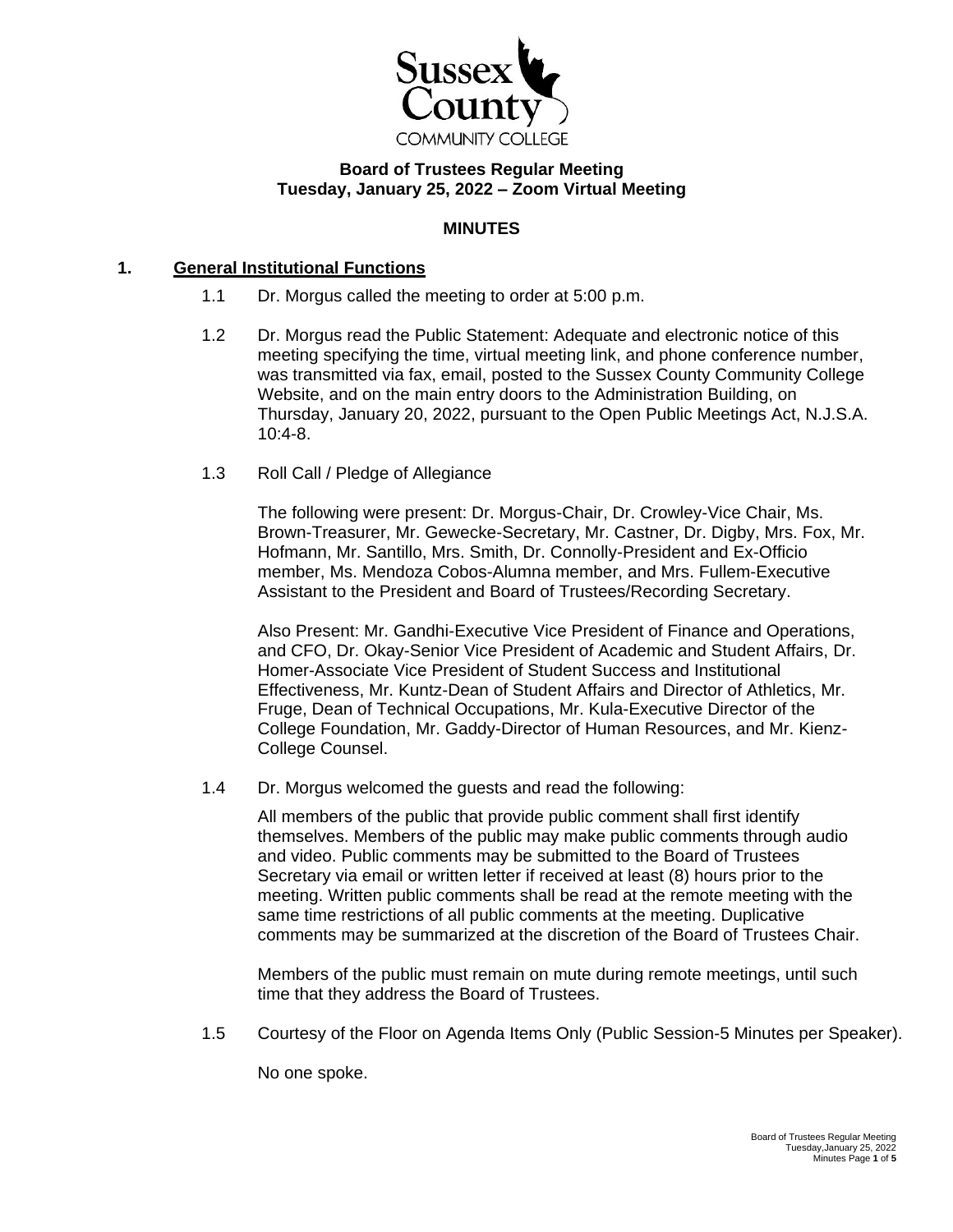#### **ACTION** 1.6 Approval/Acceptance of Minutes

- 1.6.1 Minutes from the Tuesday, November 23, 2021 Reorganization Meeting (Resolution No. GI01252022-1)
- 1.6.2 Minutes from the Tuesday, November 23, 2021 Regular Board Meeting (Resolution No. GI01252022-2)
- 1.6.3 Acknowledgment of Receipt of Committee Meeting Minutes. (Resolution No. GI01252022-3)
	- Finance and Facilities Committee Special Meeting-January 11, 2022
	- Personnel and Curriculum Committee January 18, 2022
	- Audit and Policy Committee January 18, 2022
	- Finance and Facilities Committee January 18, 2022

Mr. Hofmann moved to approve all minutes as noted above. Ms. Brown seconded the motion. Motion carried unanimously.

## **2. Consent Agenda – ACTION/RC**

The President recommends items 2.1 - 2.5 for Board approval, as brought forth after discussion and review by Board Committees:

Mrs. Smith moved to approve all items on the Consent Agenda. Mrs. Fox seconded the motion.

Roll Call Vote: Ms. Brown, Mr. Castner, Dr. Crowley, Dr. Digby, Mrs. Fox, Mr. Gewecke, Mr. Hofmann, Mr. Santillo, Mrs. Smith, and Dr. Morgus voted yes. Motion carried unanimously.

- 2.1 Approval of Personnel Items
	- 2.1.1 December 2021 January 13, 2022 Personnel Actions. (Resolution No. PI01252022-1)
	- 2.1.2 2022-2023 Administrative Calendar. (Resolution No. PI01252022-2)
	- 2.1.3 Memorandum of Agreement Between Professional Staff Federation of Sussex County Community College Local 6374 and Sussex County Community College. (Resolution No. PI01252022-3)
	- 2.1.4 Memorandum of Agreement Between Sussex County Community College Faculty Federation Local 4780 and Sussex County Community College. (Resolution No. PI01252022-4)
	- 2.1.5 Memorandum of Agreement Between United Adjunct Faculty NJ Sussex Chapter Local 2222 and Sussex County Community College. (Resolution No. PI01252022-5)
- 2.2 Approval of Curriculum Items
	- 2.2.1 2022-2023 Academic Calendar. (Resolution No. CI01252022-1)
- 2.3 Approval of Policy Items None this Month.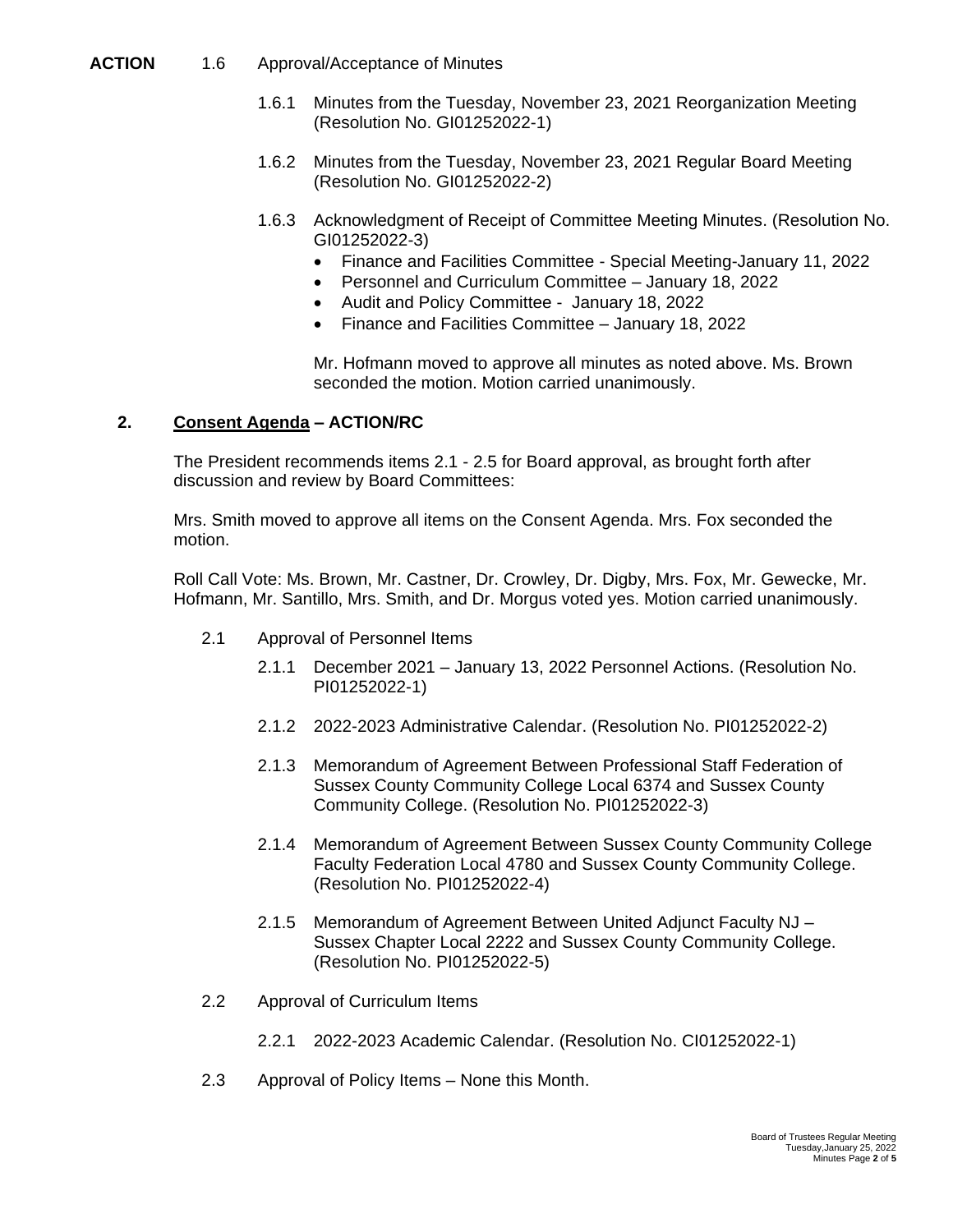- 2.4 Approval of Finance Items
	- 2.4.1 Telephone System Service Contract Maintenance/service contract for Alcatel-Lucent IP phone system, campus paging system, emergency strobe system, and wireless sync clocks. Vendor Name: RFP Solutions, Term: February 1, 2022 – January 31, 2023, Amount: \$19,504.78. OPEX Funded. (Resolution No. BFF01252022-1)
- 2.5 Approval of Facilities Items
	- 2.5.1 MTEC Riser Pole New utility riser pole, transformer, and wires to MTEC Campus. Vendor Name: JCP&L. Amount: \$38,019.90 – Refundable customer contribution. OPEX (Refundable). (Resolution No. BFF01252022-2)
	- 2.5.2 Culinary Program Dining Furniture Dining furniture for the new MTEC dining area including tables, chairs, and service/storage counters. Vendor Name: Sam Tell Companies. Amount: \$30,892. Chapter 12 Funded. (Resolution No. BFF01252022-3)
	- 2.5.3 Recommendation: Approval of Certification of the Amount of Local Appropriation Necessary for the Operating Expenses of the College for FY23, and for the President to Prepare the Final Bound FY23 Budget Document for Public Advertisement and for Submission to the Sussex County Community College Board of School Estimate. (Resolution No. BFF01252022-4)
	- 2.5.4 Recommendation: Authorization to Schedule Board of School Estimate Meeting and for Board Secretary to Advertise Said Meeting Along with a Summarized Statement of Both the Estimated Revenues and Anticipated Operating and Capital Expenditures. (Resolution No. BFF01252022-5)
	- 2.5.5 Recommendation: Approval of Resolution to Apply for the Securing Our Children's Future Bond Act Grant. SCCC's application will be for \$1,150,000, with \$862,500 requested from the state, and \$287,500 requested from the County. (Resolution No. BFF01252022-6)

# **3**. **Finance – ACTION/RC**

3.1 Recommendation: Acknowledge Receipt and Review of Financial Statements – December 31, 2021 Six Months YTD FYE June 30, 2022. (Resolution No. GI01252022-4)

Mr. Gandhi presented the financial statements including credit hours, income statement, major revenue variances to budget and LYR, revenue (student/support), expenses, major expense variances to budget and LYR, operating statement, balance sheet-assets, major asset variances to LYR, balance sheet-liabilities, major liabilities variances to LYR. three-year comparison, current assets, # of months of OPEX covered by liquid assets and current ratio, headcount, CAPEX projects, and investments with Morgan Stanley.

Ms. Brown moved to acknowledge receipt and review of financial statements as noted above. Mr. Santillo seconded the motion.

Roll call vote: Ms. Brown, Mr. Castner, Dr. Crowley, Dr. Digby, Mrs. Fox, Mr. Gewecke, Mr. Hofmann, Mr. Santillo, Mrs. Smith, and Dr. Morgus voted yes. Motion carried unanimously.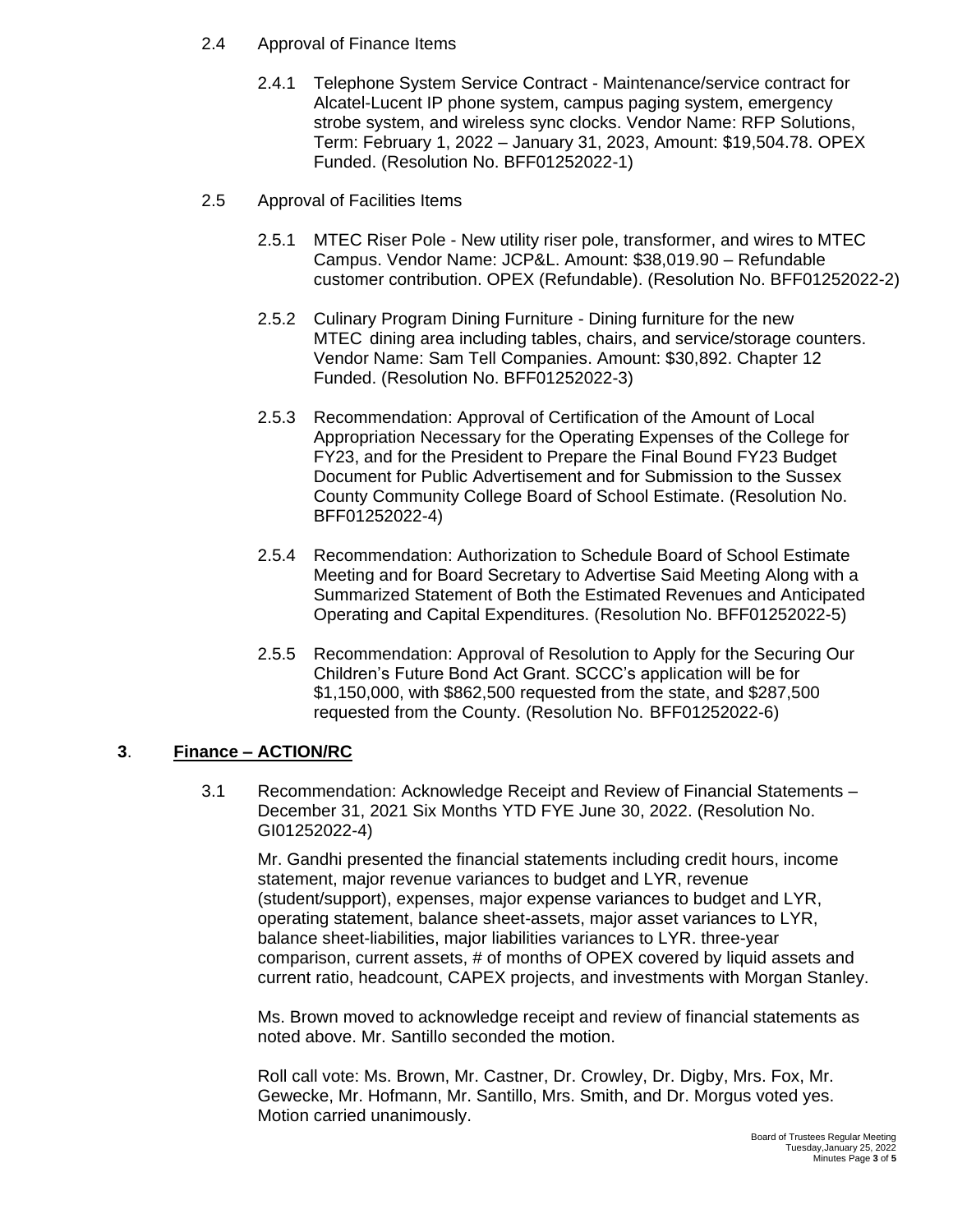#### **4. Personnel**

4.1 Recommendation: Approval of Sabbatical Leave for Rich Linden, for the Fall Semester AY 2022-2023. (Resolution No. PI01252022-6)

Mrs. Smith moved to approve sabbatical leave for Rich Linden as noted above. Dr. Crowley seconded the motion.

Dr. Okay was delighted to say that she has known Rich since the day she started working at SCCC in 1998, and "he proceeds me by several years." She continued, "Rich is an incredibly loved faculty member. Students clamor to get into his class, and for good reason. He is an incredible teacher. Over the years Rich has connected himself to different initiatives. A number of years ago there was a push to do a lot of faculty training and professional development. They focused on classroom management and interactions. Those pieces have become increasingly important over the years, especially during the last couple of years…We have many faculty who are adjunct faculty, who come to us from many walks of life. Some come from a traditional education background and some come from industry. They have not all had the same opportunity to understand and navigate difficult student situations that can turn up in a class. Rich is proposing to put together a deep dive into navigating these challenging times and interactions…creating this primmer to be used across the board and across the disciplines for all faculty, both full-time and part-time, and staff. I cannot think of anyone who is savvier or has the right people skills to put this together and deliver it."

Dr. Connolly said, "This is a special moment among the most significant things that the Board of Trustees can oversee – the recommendation of tenure and the recommendation of sabbaticals. We are an institution of higher education which means that the pursuit of new knowledge and new application of knowledge is a critical dimension of what we do…I am extremely pleased to support the scholarly activity that this represents…Rich understands what it takes to do this well."

Rich Linden thanked Drs. Okay and Connolly, and then addressed the Board of Trustees. He said, "The leadership of Kathleen and Jon has been, through my world, extraordinary. The past two years have been challenging for all of the obvious reasons but we are working together and seeing our way through this…I started working at the College in 1985 as an adjunct instructor, when it was still a commission. I actually taught for the first few years in the late 80s representing Fairleigh Dickinson University, which is where I went to graduate school and also taught. I started full-time in 1989 and have spent most of my adulthood teaching at SCCC ever since. One of the things that I am excited about is taking what I've seen and understanding the dynamics of students who attend SCCC, and putting together an organized presentation on not just how to teach well or effectively, but also how to teach to community college students. Community college students are a different group in some very important ways, as compared to students who go to 4-year colleges or universities…Many of our students are first-generation college students, which means that their parents may not have had any direct experience with the demands of being a college student…From an instructional point of view, it's been very interesting to me over the years of teaching, if you want to teach K-12 there is a standard curriculum that you need to move through, and you have to take courses on how to teach effectively. At colleges and universities, the structure is very different from that. Over the last 30+ years, I have had the blessing of mentoring a lot of wonderful new college